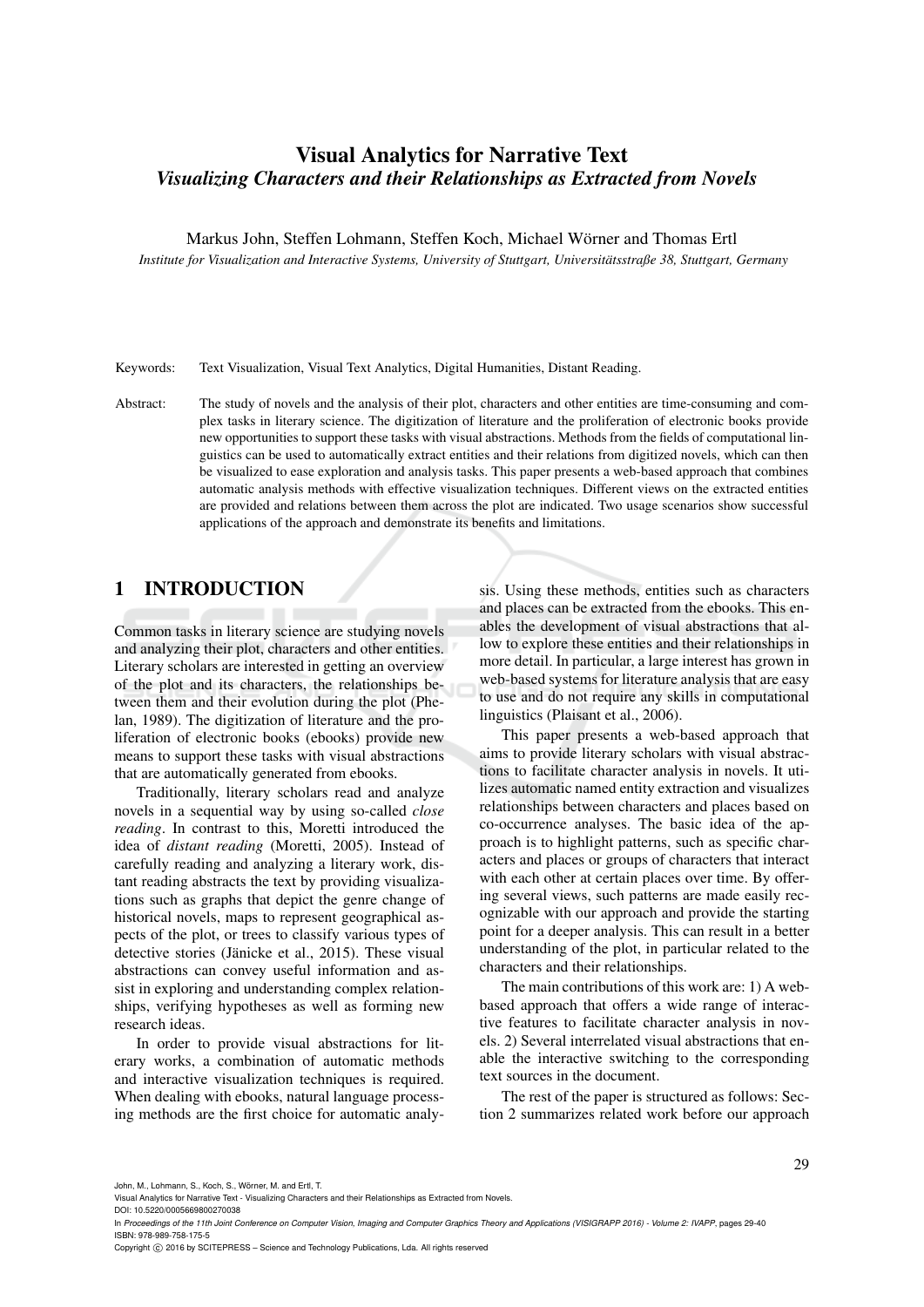is detailed in Section 3. This is followed by two use cases demonstrating the applicability and usefulness of the approach in Section 4. Section 5 provides a discussion of the approach and Section 6 concludes the paper with a summary and outlook on future work.

## 2 RELATED WORK

Since our approach is concerned with the visual abstraction of text, we first summarize existing work in this area. Next, we report on visual analytics attempts in the field of literary science and review the systems that are most closely related to our approach.

#### 2.1 Visual Text Abstraction

Several techniques for visually abstracting and summarizing text documents have been developed over the last years. One compact visualization method related to our approach is *literature fingerprinting* (Keim and Oelke, 2007), which uses a pixel-based technique that represents each text unit as a single pixel and visually groups them into higher level units.

A related technique is used in Seesoft (Eick et al., 1992), which has been designed as a visual fingerprint summarization of source code to graphically represent software statistics. The intention of Tilebars (Hearst, 1995) is the visual representation of search results similar to the fingerprint idea, while Feature-Lens (Don et al., 2007) also uses a pixel-based attempt to explore interesting text patterns and to find co-occurrences in texts.

Another popular technique to visually summarize text are word clouds (Viegas and Wattenberg, ´ 2008; Clement et al., 2009). They usually depict the most frequently used words of a text with the font size scaled according to the word frequencies. Word clouds enable literature scholars to get a first impression of the main terms and topics of a text (Heimerl et al., 2014).

To visualize relational information of a text document, approaches such as WordTrees (Wattenberg and Viegas, 2008) and PhraseNets (Van Ham et al., 2009) were suggested. They depict either syntactic, lexical or hierarchical relationships that exist between the words of a text as node-link diagrams. In contrast, (Oelke et al., 2013) use an adjacency matrix to encode the development of relations between entities across a text document.

Inspired by Munroe's hand-drawn illustration "Movie Narrative Charts" (Munroe, 2009), a new visual technique has emerged as so-called storyline or plot view visualization (Liu et al., 2013). It aims to portray the dynamic relationship between entities in a story over time. (Tanahashi and Ma, 2012) as well as (Liu et al., 2013) propose design considerations and an efficient optimization approach for generating aesthetically appealing storyline visualizations.

### 2.2 Visual Text Analytics

In recent years, several approaches for visual text analytics have been introduced in different domains. Examples can be found in social media (Dou et al., 2012), opinion mining (Oelke et al., 2009) or patent analysis (Koch et al., 2011), among others.

There are also quite a number of visual analytics approaches in the field of literary science. (Jänicke et al., 2014) propose several techniques for the visualization and comparison of text that is reused in different documents in order to support literary scholars in discovering and exploring intertextual similarities. (Abdul-Rahman et al., 2013) present a rule-based solution for poetry visualization allowing for high-level interactions with the end users in a closed loop. They use glyphs to encode phonetic units and visual links to show phonetic and semantic relationships.

The VarifocalReader (Koch et al., 2014) supports literary scholars by combining distant and close reading and by enabling intra-document explorations through advanced navigation concepts. It integrates machine learning techniques, search mechanisms and several visual abstractions.

(Oelke et al., 2013) discuss the analysis of prose literature by using the aforementioned literature fingerprinting technique. Their approach visually abstracts implicit relationships between characters and, at the same time, encodes their development within the analyzed novel. However, it does not allow to directly work with the text resource.

(Vuillemot et al., 2009) present the system POSvis, which extracts named entities from literary text and focuses on the exploration of networks of characters. POSvis offers multiple coordinated views, including word clouds and self-organizing graphs, equipped with filter methods to review the vocabulary of novels. While this is closely related to our work, we do not pursue the goal to review the vocabulary in the context of one or more entities filtered by part of speech. Instead, we aim to support the analysis of characters and their relationships in the storyline of a novel, based on named entity extraction and co-occurrence analyses.

Another system closely related to our work is Jigsaw (Stasko et al., 2008), which has been designed to support analysts during foraging and sense-making activities in collections of textual reports and other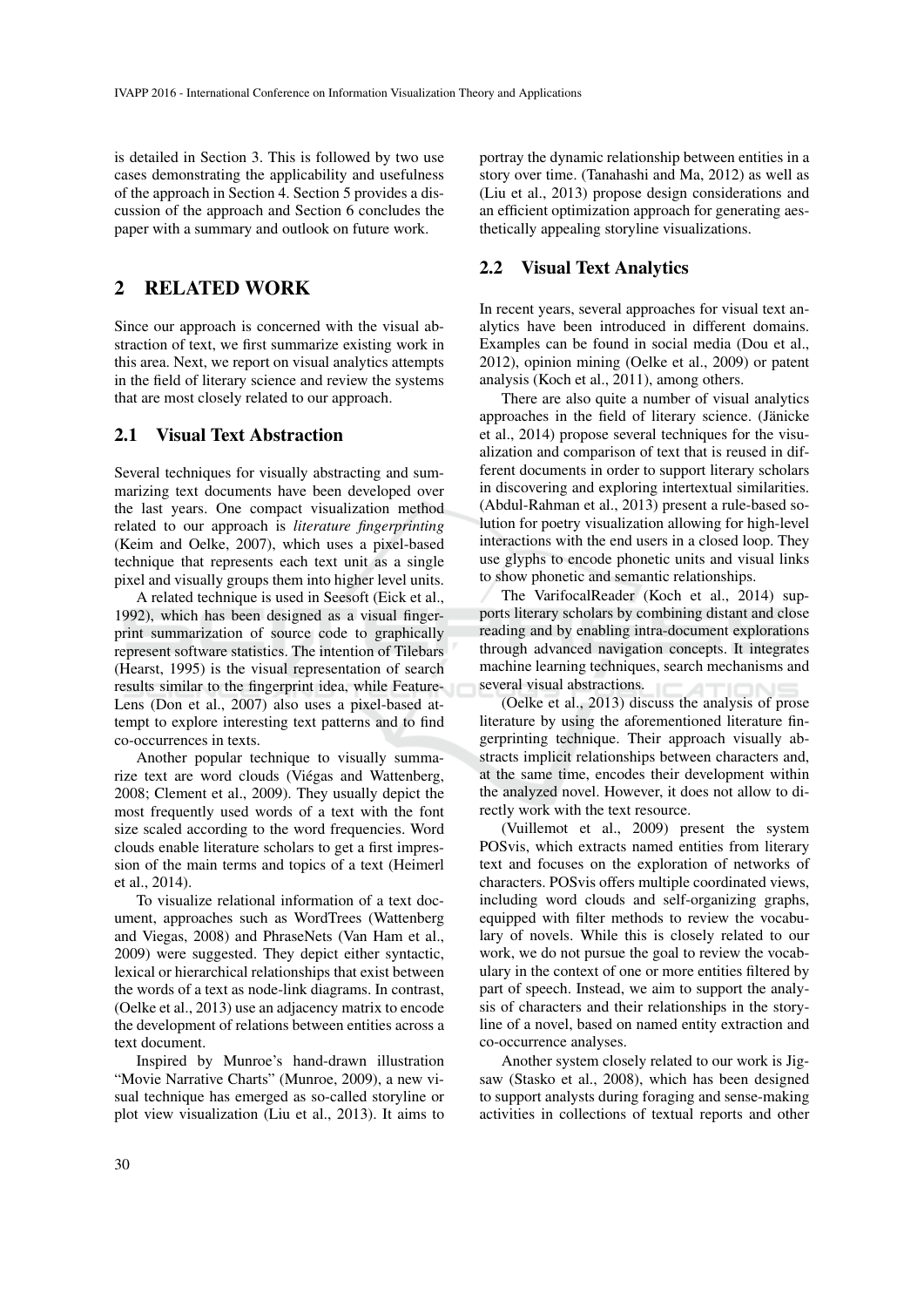sets of documents. It provides multiple coordinated views including lists, scatter plots, word clouds and graph visualizations that allow tracking entities and exploring their relationships across the document collections.

Jigsaw has been designed primarily for *inter*document analysis, whereas we are interested in *intra*document analysis, i.e., we support the analysis of a single text document at a time. Apart from that, Jigsaw follows a rather generic approach that does not focus on fictional literature and the analysis of characters but provides general-purpose visualizations for different kinds of entities extracted from the documents.

# 3 VISUAL ANALYSIS

Our approach has been implemented as a web application that is easily available to literary scholars and other user groups, as it does not require any installation on the user's side. The implementation is based on standard web technologies and can be run with a modern web browser supporting HTML5, SVG, CSS, and JavaScript.<sup>1</sup> It provides different visual abstractions representing specific characteristics of the analyzed novel and highlighting search results that illustrate the development of characters in a storyline.

The web application offers automatic methods for importing novels, extracting characters and places and visualizing them. The developed visualizations include word clouds, fingerprints of characters and places, a graph representation indicating connections between characters and a plot view that illustrates the relationships between characters and places in a story over time.

### 3.1 Text Processing

There are a variety of formats for the digital representation of novels. One widely used format is EPUB, which is a free and open standard that encodes structure and layout information besides the actual text of the novel. Many digital libraries, such as Project Gutenberg<sup>2</sup>, offer ebooks in EPUB format or alternatively as plain text.

EPUB and plain text are also the two formats supported by our approach. It does not require the plain text to be structured in a specific way. However, if the structure of chapters or other metadata should be considered in the analysis, this information must be given in the text file. We therefore utilize some simple markup to structure ebooks provided in plain text, such as those by Project Gutenberg. The markup can be used to add chapter headings, line breaks and comments as well as other metadata (e.g., the title, author(s), publication date, publisher, edition or genre of a book) manually or automatically.

Once the ebook is loaded into the system, it is processed in a linguistic analysis pipeline, consisting of tokenization, sentence splitting and named-entity recognition. The implementation offers three different analysis tools that users can choose from: Stanford CoreNLP<sup>3</sup>, OpenNLP<sup>4</sup> and ANNIE<sup>5</sup>. All three tools perform state-of-the-art natural language processing (NLP) but use different techniques that each have their benefits and limitations. Depending on the use case and type of novel, users can select the NLP tool that is most suitable for the analysis. As this is often not clear from the start, they can also run the linguistic analysis several times with all three tools, compare the different outputs and choose the one that produces the best results. The current implementation only supports the processing of English texts; however, it can be extended to other languages if required.

The users can set several other parameters for the analysis and visualization. Most importantly, they can control whether stop words are removed and whether person and place names starting with a lowercase letter should be considered. However, these parameters are only shown on demand and are intended for the experienced user. By default, ANNIE is used for NLP processing and unlikely character and place names are removed, as these settings, in our experience, produced the best results for most of the novels we tested.

### 3.2 Overview Page

After an ebook has been linguistically analyzed, an overview page is shown, listing metadata about the book and providing links to the visual abstractions. As an example, the overview page of the classic adventure novel "Around the World in 80 Days" by Jules Verne is shown in Figure  $1(b)$ .

Some of the metadata (e.g., the title, author, and release date) is directly taken from the text source (if provided), while the determination other metadata (e.g., the number of words and chapters) requires some basic text analysis. Yet other metadata, such as the main characters listed on the overview page, can only be determined by using advanced text analysis,

 $<sup>1</sup>A$  public demo of the web application is available at:</sup> http://textvis.visualdataweb.org

<sup>2</sup>http://www.gutenberg.org

<sup>3</sup>http://nlp.stanford.edu/software/corenlp.shtml

<sup>4</sup>http://opennlp.apache.org/

<sup>5</sup>https://gate.ac.uk/ie/annie.html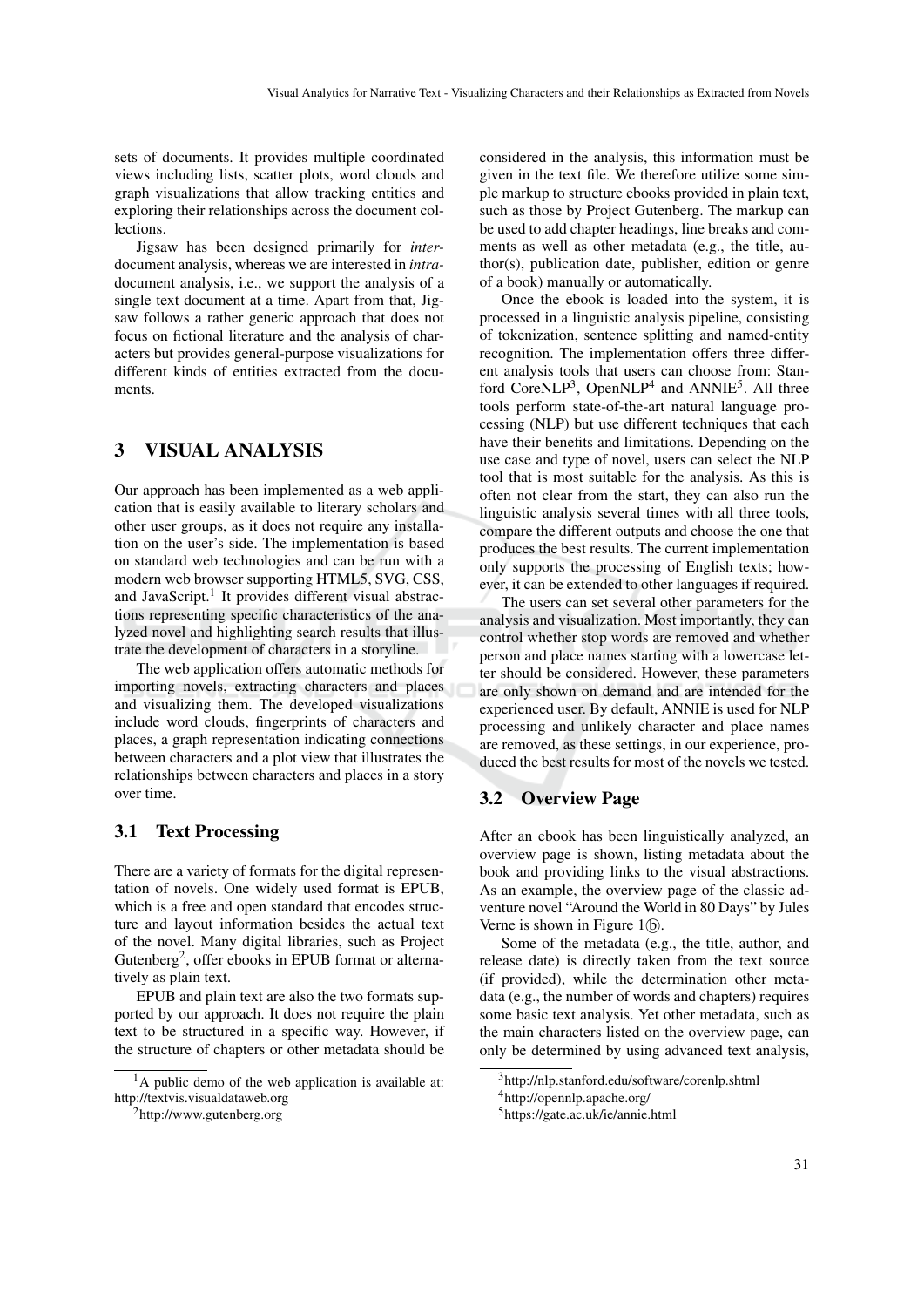

Figure 1: Overview page showing metadata about the novel "Around the World in 80 Days" by Jules Verne.

in this case named-entity recognition. This advanced text analysis is computationally complex and can take some time depending on the size of the novel. For instance, the advanced analysis of the novel "Around the World in 80 Days" with ANNIE requires around 50 seconds on the current server that hosts the demo application (CPU: Intel Core i7-4930K with 3.4 GHz, 4 GB RAM), whereas the basic analysis is completed in less than 5 seconds. As a general strategy, we therefore decided to show the results of each analysis step whenever they are available; for example, the web application already shows the results of the basic analysis although the advanced analysis is still running.

This strategy also applies to the different visualizations provided by our approach. For instance, while a basic word cloud visualization can quickly be generated, the more advanced word cloud as well as most other visualizations require more sophisticated NLP processing and can therefore not be shown before this processing is completed.

The interactive visualizations are available via the menu on the left (Figure  $1(a)$ ), or via the icons on the right on the overview page (Figure  $1(\hat{c})$ ). The fingerprint visualizations of the main characters can directly be opened from the overview page by clicking on the corresponding links. The main characters are determined by counting their occurrences in the novel, with those that appear most often in the novel are assumed to be the protagonists. This simple measure worked surprisingly well for the novels we tested, in particular, since we also consider variations of the character names as detailed in Section 3.4.

The application assigns a unique color to each of the main characters. This color is shown in the overview page and consistently used for that character on all pages and in all visualizations. We created two

color schemes, one for users with color vision deficiencies, consisting of four distinct colors determined by using the ColorBrewer  $2.0<sup>6</sup>$ , and the other for users with normal vision consisting of seven distinct colors using the categorical color scheme of  $D3<sup>7</sup>$ . If there are more than seven characters in a novel, the rest of them are shown in a gray color.

### 3.3 Characters and Places

To get an overview of the extracted characters and places, users can open either the characters or places view. Initially, the most frequently occurring entity is preselected in both views, complemented by a list of all extracted entities (Figure  $2(\hat{c})$ ), where it is possible to search for and switch between entities.

For each selected entity, a profile is provided, containing information about its occurrences, the detected gender and alternative names (for characters), and listing other entities that co-occur most frequently with that entity (Figure  $2(a)$ ). In addition, the fingerprint visualization of the selected entity is shown (Fig $ure 2(b)$ ).

### 3.4 Fingerprint Visualization

After the users obtained a first overview, they can further analyze the characters and places with the fingerprint visualization. It shows the temporal distribution of the entity occurrences in the novel. Blue and red bars represent parts and chapters of a book. Black blocks depict text segments where the entities occur.

<sup>6</sup>http://colorbrewer2.org

<sup>7</sup>https://github.com/mbostock/d3/wiki/Ordinal-Scales# categorical-colors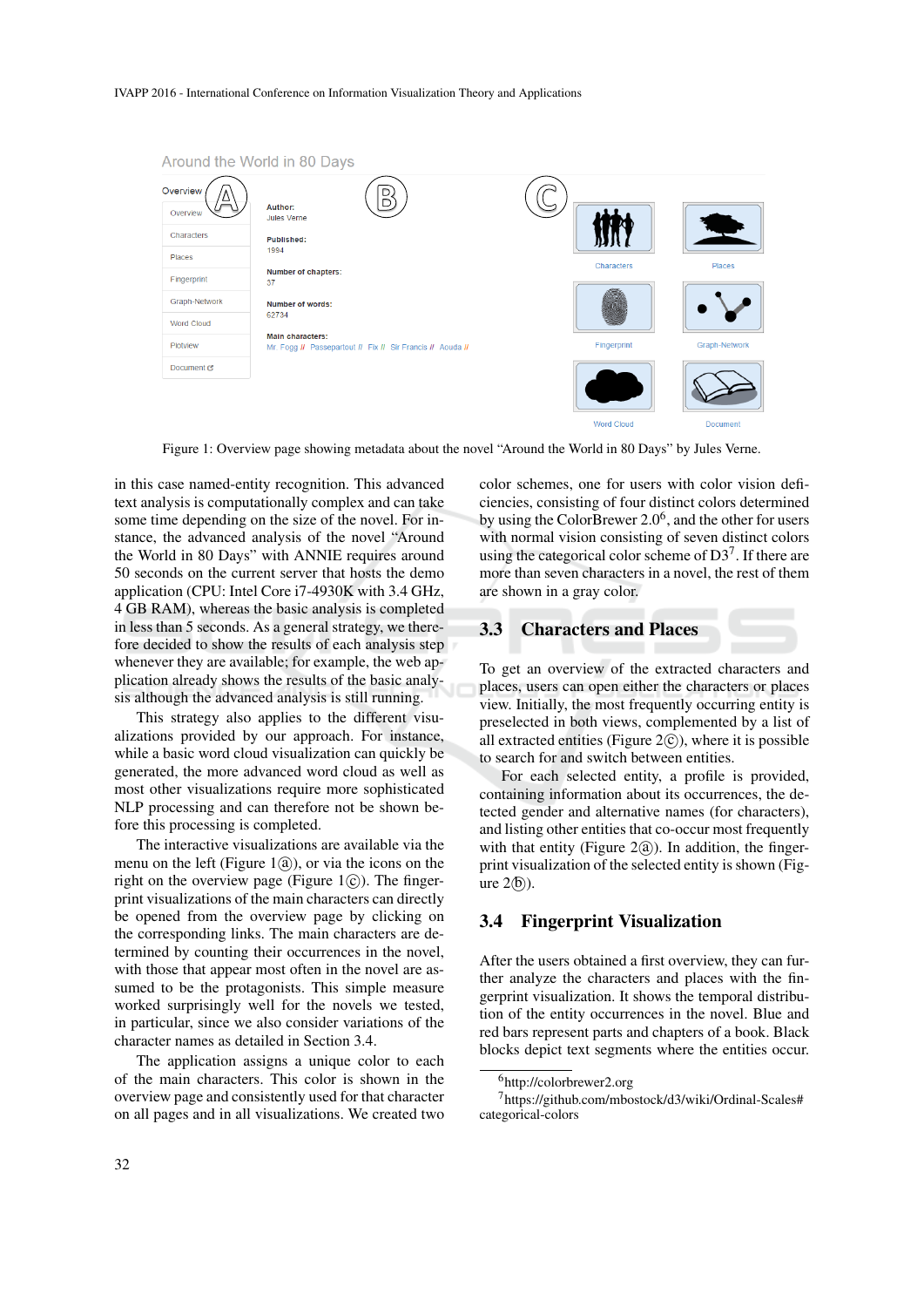

Figure 2: Character view listing information about the character *Mr. Fogg* extracted from the novel.

By clicking on the toggle separators button, the part and chapter bars can be hidden to get the 'plain' fingerprint.

Longer blocks indicate that entities occur often in that segment of the book, while shorter blocks appear when a character or place is only briefly mentioned. However, a longer block does not necessarily mean that entities are mentioned in every consecutive sentence, but it is sufficient if they are mentioned every few sentences.

Users can highlight a block segment by hovering over it to determine the respective chapter, shown in a tooltip. By clicking on it, they can jump to the corresponding text passage in the novel, which is opened in the text view. In that view, all occurrences are highlighted with the assigned specific color of the entity. This supports users in finding and analyzing text passages faster.

In addition, they can select multiple characters or places to get a combined fingerprint, as depicted in Figure 3. The example shows the conjunction of two selected characters (*Passepartout* and *Fix*). This way, users can easily determine text passages where selected characters co-occur.

By default, we define that entities co-occur if they appear in at least one sentence, which is a common co-occurrence measure. However, other cooccurrence measures (number of words, etc.) are also possible and can be set as internal system parameters if required.

### 3.5 Character Network

To further investigate the character relations, users can switch to the character network view. This view

contains a force-directed graph visualization that represents connections between characters, as depicted in Figure 4. The nodes of the graph represent the characters and the edges the number of sentences in which each pair of characters co-occurs. The node size and edge thickness are scaled proportionally to the characters' individual and co-occurrence frequency respectively. This helps to get a quick overview of the main characters and their connections.

The character network is once again complemented by a fingerprint visualization (Figure  $4(b)$ ) to indicate where the characters occur in the novel, and with a range slider (Figure  $4\circled{c}$ ) that lets users limit the view to a certain range of the novel (e.g., a single chapter). This has the advantage that users are not only enabled to analyze the overall structure of a novel but also the course of the relationships between characters, at least on the level of character co-occurrences. Users can select an edge in the graph (Figure  $4$  $\textcircled{d}$ ) to display the co-occurrences of two related characters in the combined fingerprint visualization.

Initially, up to seven characters are preselected for the graph visualization, based on their occurrence frequency. The list of characters is again available in that view (Figure  $4(a)$ ), so that users can search, select and deselect the characters that are shown in the graph visualization. That way, the graph visualization can be dynamically adapted according to the goals of the user. It can also be panned, zoomed, and rearranged to further support the analysis.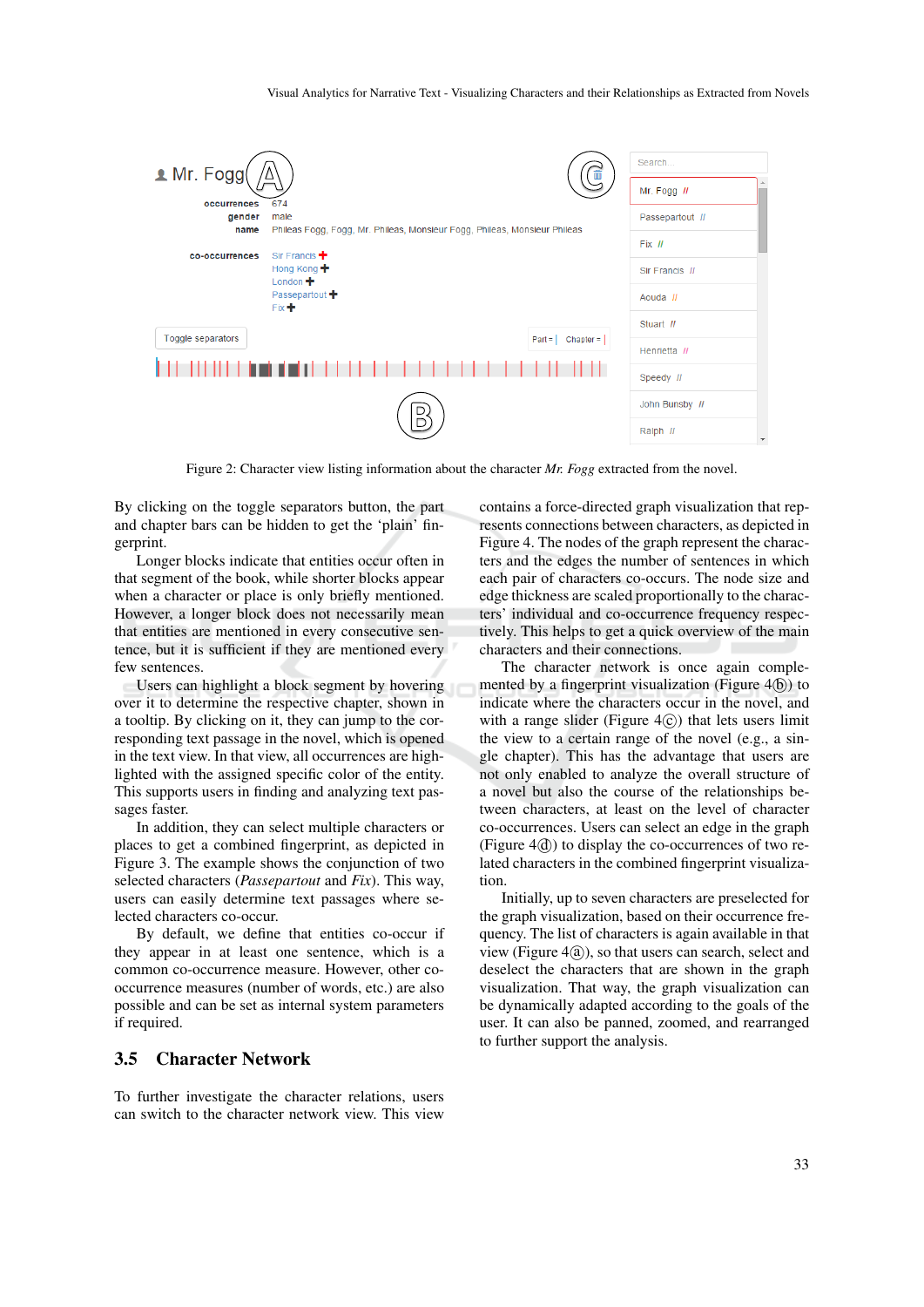



Figure 3: Combined fingerprint visualization showing two selected characters: *Passepartout* and *Fix*.



Figure 4: Character network visualization representing the co-occurrence graph of a selected text segment. This example represents connections between the main characters of the novel "The Lord of the Rings". The nodes of the graph represent the characters and the edges the number of sentences in which they co-occur.

### 3.6 Word Cloud

If users are interested in what is being said near the characters or in getting a first impression of the contents of the novel, they can switch to the word cloud view. Word clouds are commonly used by literary scholars, as they are considered easy to understand (Clement et al., 2009) despite all their limitations (McNaught and Lam, 2010). The font size of the visualized words is scaled proportionally to their occurrence frequency, which is additionally shown in a tooltip on demand.

The user can switch between a global word cloud representing the entire novel and local word clouds for the individual characters. The latter show the words that co-occur most often with the characters, as depicted in Figure 5 for *Mr. Fogg*. This gives users some flexibility in their analysis, by providing a visually appealing overview of the novel or a novel character as well as supporting the discovery of new ideas and hypotheses.

#### 3.7 Plot View

Finally, users can switch to the plot view to get a better idea of the dynamic relationships between char-

Figure 5: Word cloud view of the character *Mr. Fogg*.

acters. It reuses and extends an implementation of the University of Waterloo<sup>8</sup>, which takes annotation data and automatically generates narrative charts in the spirit of the aforementioned "Movie Narrative Charts" (Munroe, 2009).

Our approach adapts the visualization and displays the ten most frequently occurring characters as lines and every chapter as a node (cf. Figure  $6a$ ). The horizontal axis represents the plot of the novel and the vertical grouping of lines indicates which characters co-occur in the chapters. If two or more lines share a node, this means that the corresponding characters co-occur frequently in that chapter. When hovering over a node, a tooltip lists the characters and places which co-occur in that chapter. Hovering over a line highlights the whole line as well as the name of the corresponding character.

The plot view supports users in getting a rough idea of the course of the storyline. It allows to quickly identify when and where characters come together or go separate ways and whether groups of characters exist. In the plot view of Figure 6, one can see, for example, that *Mr. Fogg* and *Fix* interact for the first time in chapter seven (Figure 6<sup>(b)</sup>), while *Aouda* and *John Bunsby* enter the plot in the middle of the novel  $(Figure 6)$ .

<sup>8</sup>http://csclub.uwaterloo.ca/∼n2iskand/?page id=13/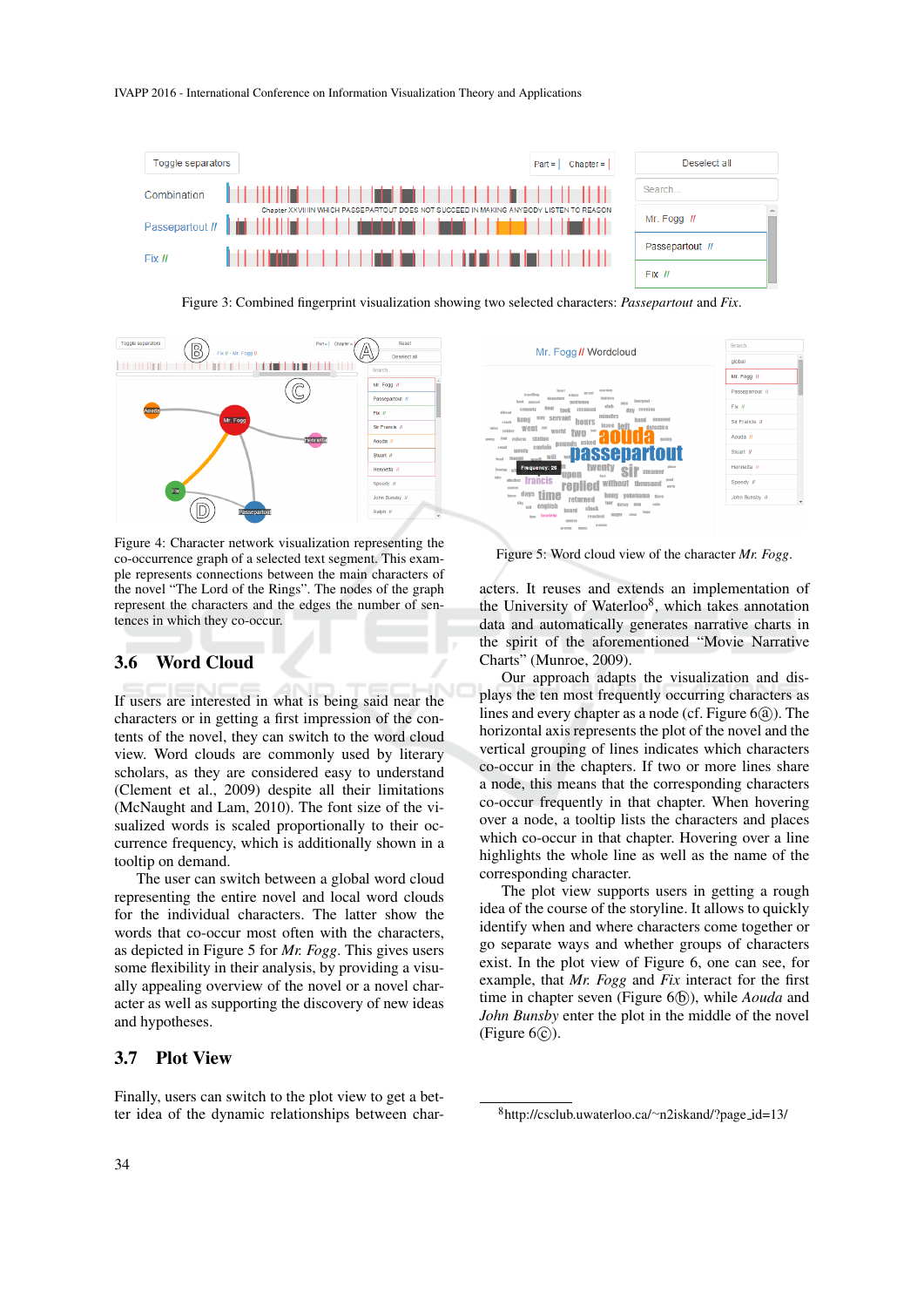

Figure 6: Plot view of Jules Verne's novel "Around the World in 80 Days".

## 3.8 Text View

To support literary scholars in their common workflow, we also provide a text view where they can directly work with the text. Recognized chapters are listed as hyperlinks on the left (Figure  $7a$ ), while the text is presented on the right (Figure  $7(b)$ ). The focused chapter is emphasized with bold type. After clicking on a chapter, the text view jumps to the beginning of that chapter. If the user reached the text view from the fingerprint, graph network or word cloud view, the selected entity or entities are highlighted in the assigned color. Furthermore, there is a possibility for searching any other word or text passage as well as to reset the highlighting with a reset button.

The text view displays a vertical fingerprint next to its scrollbar. The idea is to provide both a visual representation of the distribution of entities and the possibility to inspect a text passage in detail, in order to support a distant and close reading analysis. When hovering over the fingerprint blocks, the corresponding text passage is displayed in a tooltip (Figure  $7(b)$ , and after clicking on one, the text view jumps to the corresponding position. Additionally, the literary scholars can jump to the next or previous occurrence of an entity by clicking on the up and down arrow buttons.

## 4 USAGE SCENARIOS

In the following, we present two usage scenarios that demonstrate the applicability and usefulness of our approach. In the ePoetics project<sup>9</sup>, we developed approaches to support the analysis of German poetics – a form of early scholarly works on literature that formed the foundation of modern literature science. During our collaboration with colleagues from the literature department, we discussed the usefulness of direct access to text sources when using visual abstractions. This discussion inspired the development of an approach for analyzing narrative texts in a similar way, but taking into account the specific aspects of the plot and the social network of characters described in the text.

Although this was not the primary focus of the project, our colleagues emphasized its usefulness for their own work and for teaching. We therefore decided to set up a corresponding student project in oder to find out whether creating such visual abstractions from text mining results would be possible using offthe-shelf NLP techniques and tested the applicability on well-known novels.

For the usage scenarios, we selected a modern and an old English novel for analysis by a fictitious literary scholar. She has previous knowledge about the novels, since she read them some time ago, and is now trying to retrace the storyline and the important events by means of our approach.

## 4.1 Analysis of "Harry Potter and the Half-Blood Prince"

In our first usage scenario, we present an analysis of the novel "Harry Potter and the Half-Blood Prince" by J. K. Rowling. It is the sixth and penultimate novel in the Harry Potter series and was published in 2009. The series chronicles the adventures of the young wizard Harry Potter and his quest to defeat the dark wizard Lord Voldemort, who strives to rid the wizarding world of Muggle (non-magical) heritage.

In a first step, the literary scholar explores and analyzes the character and network view. That way, she

<sup>9</sup>http://www.epoetics.de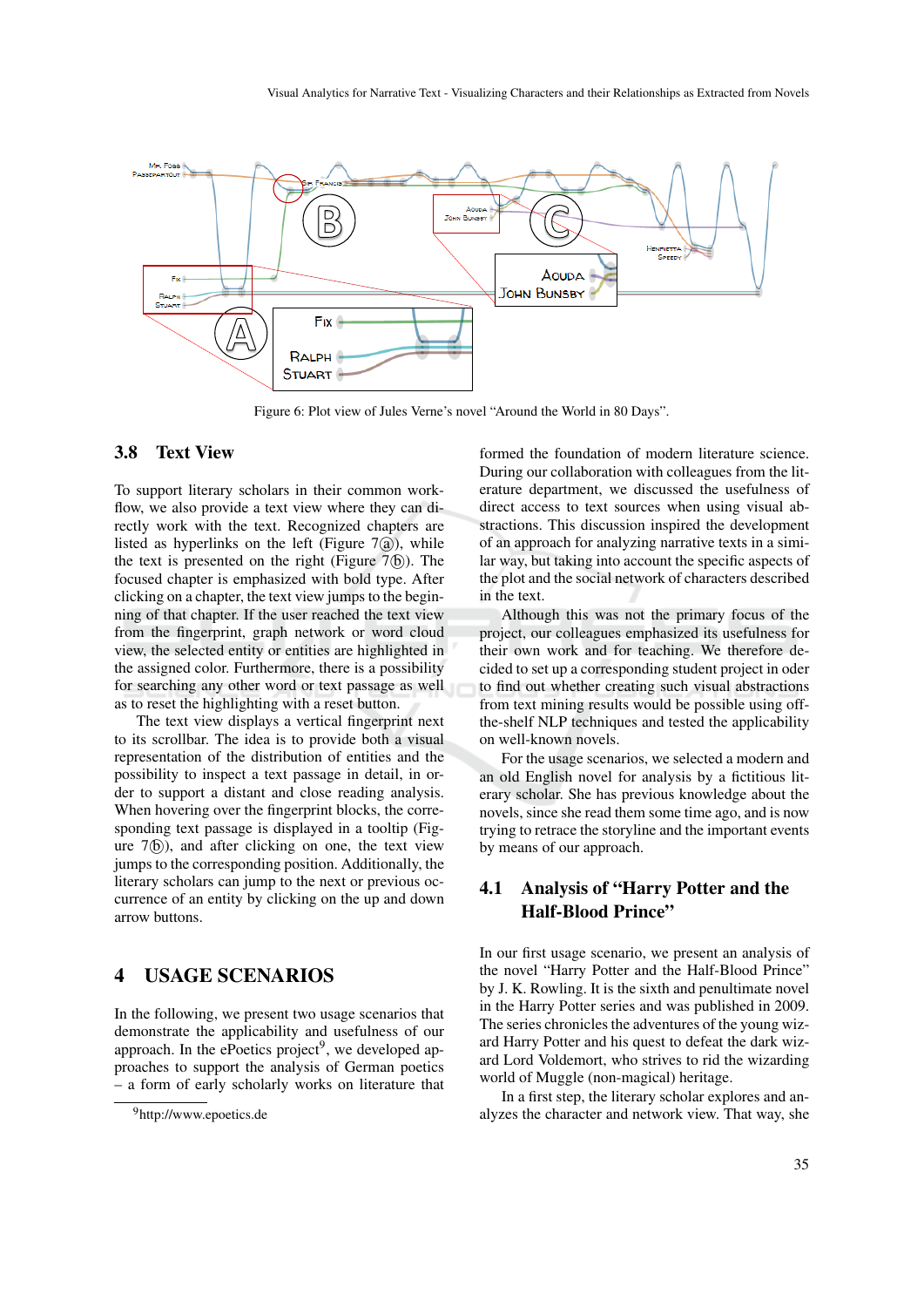

| <b>1</b> Slughorn                                                                                                                                                                                                            | Search<br>Harry $II$        | Search.<br><b>Voldemort // Wordcloud</b><br>global                                                                                                                                                                                                                                                                                                                                                                                                                                                                                                                                                                                              |
|------------------------------------------------------------------------------------------------------------------------------------------------------------------------------------------------------------------------------|-----------------------------|-------------------------------------------------------------------------------------------------------------------------------------------------------------------------------------------------------------------------------------------------------------------------------------------------------------------------------------------------------------------------------------------------------------------------------------------------------------------------------------------------------------------------------------------------------------------------------------------------------------------------------------------------|
| occurrences 284                                                                                                                                                                                                              | Dumbledore //               | D<br>Harry II                                                                                                                                                                                                                                                                                                                                                                                                                                                                                                                                                                                                                                   |
| Harry +<br>co-occurrences<br>Ron +                                                                                                                                                                                           | Ron //                      | Dumbledore //                                                                                                                                                                                                                                                                                                                                                                                                                                                                                                                                                                                                                                   |
| Dumbledore +<br>Hermione +<br>Hagrid +<br>Toggle separators<br>$Part =   Chapter =  $<br>4. HORACE SLUGHORN<br>mat de adaptat de de la forma de altres de la citat de la forma de altres de la forma de la forma de la forma | Hermione //                 | unrde<br>memory<br>Ron //<br>wizanda<br>wanted<br><b>Dod Babit</b>                                                                                                                                                                                                                                                                                                                                                                                                                                                                                                                                                                              |
|                                                                                                                                                                                                                              | Snape II                    | <b>Wine</b><br>Hermione //<br>remembe                                                                                                                                                                                                                                                                                                                                                                                                                                                                                                                                                                                                           |
|                                                                                                                                                                                                                              | Malfoy //                   | DRISOE<br><b>VPBF</b><br>Snape //<br>world                                                                                                                                                                                                                                                                                                                                                                                                                                                                                                                                                                                                      |
|                                                                                                                                                                                                                              | Slughorn //                 | WİZAF<br>ntace<br>Malfoy //<br>nronhe                                                                                                                                                                                                                                                                                                                                                                                                                                                                                                                                                                                                           |
|                                                                                                                                                                                                                              | Voldemort //                | Frequency: 10<br><b>tell</b><br>mmstry<br>course<br>schedule<br>Slughorn //<br>horcruxes<br><b>whole</b>                                                                                                                                                                                                                                                                                                                                                                                                                                                                                                                                        |
|                                                                                                                                                                                                                              | Ginny //                    | str death<br>Voldemort //<br>unrkinn<br>though<br>man                                                                                                                                                                                                                                                                                                                                                                                                                                                                                                                                                                                           |
|                                                                                                                                                                                                                              | Hagrid //                   | Ginny //<br>ameida ras<br>cheser                                                                                                                                                                                                                                                                                                                                                                                                                                                                                                                                                                                                                |
|                                                                                                                                                                                                                              |                             | toward reasons                                                                                                                                                                                                                                                                                                                                                                                                                                                                                                                                                                                                                                  |
| <b>Toggle separators</b><br>$Part =$ Chapter = $\vert$<br>22. AFTER THE BURIAL                                                                                                                                               | Deselect all                | <b>CHRISTMAS</b><br>$\Delta$<br>There was a bang and shouts from below, louder than ever; it sounded as though people were<br>ighting on the actual spiral staircase that led to where Dumbledore, Malfoy and Harry stood.<br>(17) 17. A SLUGGISH<br>and Harrys heart thundered unheard in his invisible chest someone was dead Malfoy had<br><b>MEMORY</b>                                                                                                                                                                                                                                                                                     |
| Combination                                                                                                                                                                                                                  | Search.                     | stepped over the body but who was it?<br>(18) 18. BIRTHDAY<br><b>SURPRISES</b>                                                                                                                                                                                                                                                                                                                                                                                                                                                                                                                                                                  |
| Harry II                                                                                                                                                                                                                     | Harry //                    | There is little time, one way or another, said Dumbledore. So let us discuss your options, Draco.<br>(19) 19. ELF TAILS                                                                                                                                                                                                                                                                                                                                                                                                                                                                                                                         |
| that the fourth deviation in the first interface of the deviation of the construction in the first deviation of<br>Slughorn //                                                                                               | Dumbledore //               | (20) 20. LORD VOLDEMORT?<br>My options! said Malfoy loudly. Im standing here with a wandlm about to kill you<br>S REQUEST                                                                                                                                                                                                                                                                                                                                                                                                                                                                                                                       |
| in the first contribution of the first participation in the first contribution of the contribution of the first<br>Hagrid II                                                                                                 | Ron II                      | My dear boy, let us have no more pretence about that. If you were going to kill me, you would have<br>(21) 21. THE UNKNOWABLE<br>done it when you first Disarmed me, you would not have stopped for this pleasant chat about ways and<br><b>ROOM</b>                                                                                                                                                                                                                                                                                                                                                                                            |
|                                                                                                                                                                                                                              | Hermione //                 | means.<br>(22) 22. AFTER THE BURIAL<br>(23) 23. HORCRUXES<br>I havent got any options! said Malfoy, and he was sud of<br>as Dumbledore. Ive got to do it!<br>(24) 24. SECTUMSEMPRA<br>Hell kill me! Hell kill my whole family!<br>(25) 25. THE SEER<br>I appreciate the difficulty of your position, said Dumbled<br>Why<br>do you think I have not<br>OVERHEARD<br>confronted you before now? Because I knew that you<br>en murdered if Lord Voldemort<br>d have<br>(26) 26. THE CAVE<br>realised that I suspected you.<br>(27) 27. THE LIGHTNING-<br><b>STRUCK TOWER</b><br>Malfoy winced at the sound of the name.<br>(28) 28. FLIGHT OF THE |
|                                                                                                                                                                                                                              | Snape //                    |                                                                                                                                                                                                                                                                                                                                                                                                                                                                                                                                                                                                                                                 |
|                                                                                                                                                                                                                              | Malfoy II                   |                                                                                                                                                                                                                                                                                                                                                                                                                                                                                                                                                                                                                                                 |
|                                                                                                                                                                                                                              | Slughorn //<br>Voldemort // |                                                                                                                                                                                                                                                                                                                                                                                                                                                                                                                                                                                                                                                 |
|                                                                                                                                                                                                                              | Ginny II                    |                                                                                                                                                                                                                                                                                                                                                                                                                                                                                                                                                                                                                                                 |
|                                                                                                                                                                                                                              | Hagrid //                   | <b>PRINCE</b><br>I did not dare speak to you of the mission with which I knew you had been entrusted, in case he used<br>Legilimency against you, continued Dumbledore. But now at last we can speak plainly to each other no<br>(29) 29. THE PHEONIX                                                                                                                                                                                                                                                                                                                                                                                           |
|                                                                                                                                                                                                                              |                             | harm has heen done you have buit nobody. though you are yery lucky that your unintentional victims<br><b>CANADARY</b><br>Q Search 6 results found.<br>۰<br>Search the text for<br><b>Reset Highlighting</b>                                                                                                                                                                                                                                                                                                                                                                                                                                     |
|                                                                                                                                                                                                                              |                             |                                                                                                                                                                                                                                                                                                                                                                                                                                                                                                                                                                                                                                                 |

Figure 8: Some of the visualizations used by the literary scholar in the analysis of the novel "Harry Potter and the Half-Blood Prince": character view (a), word cloud (b), fingerprint visualization (C) and text view (d).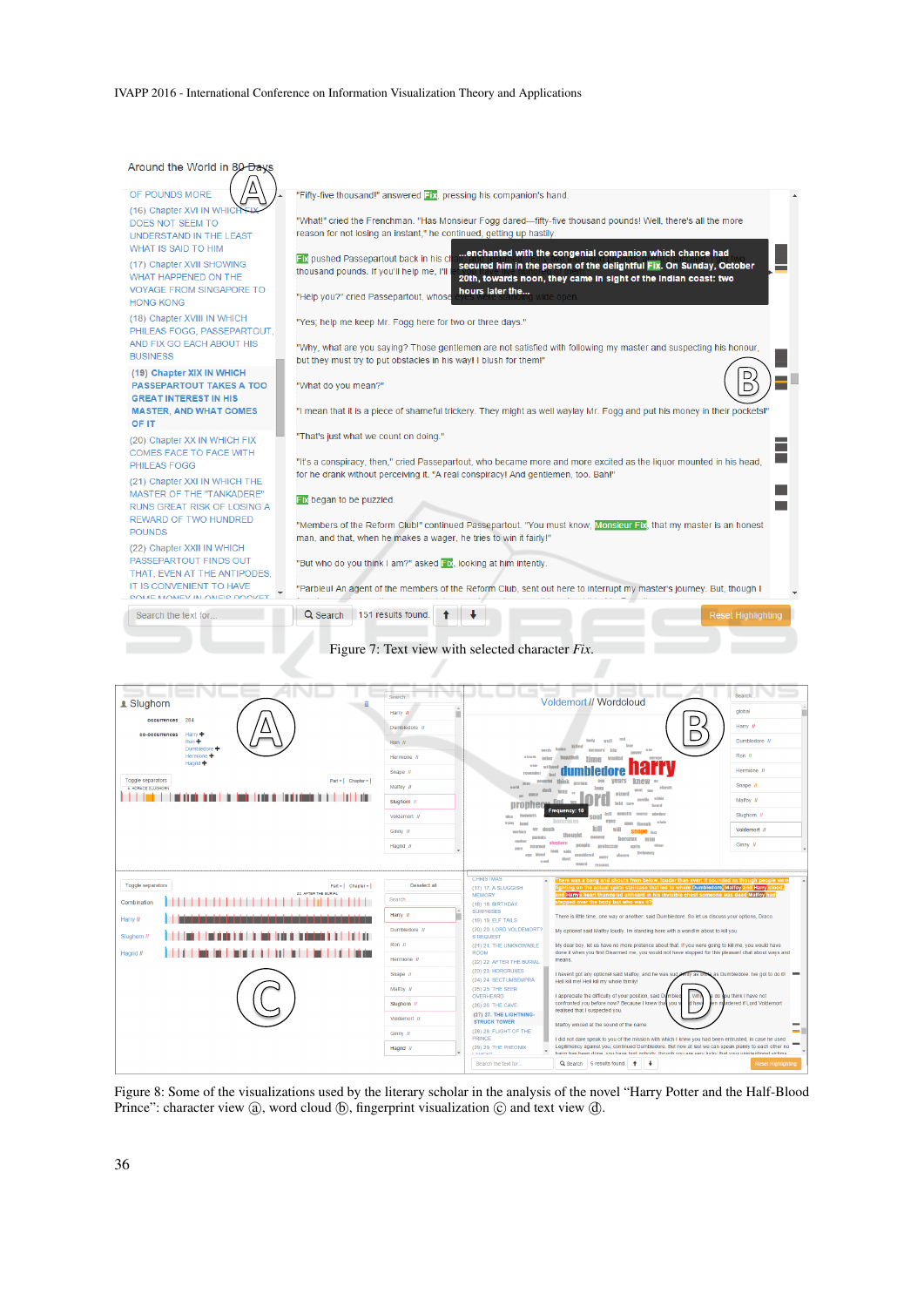![](_page_8_Figure_1.jpeg)

Figure 9: Plot view showing some of the main characters of J. R. R. Tolkien's novel "The Hobbit".

gets a quick overview of the main characters and their relationships. During the analysis, she encounters the name Slughorn and is surprised because she cannot remember him. To find out more about Slughorn, she selects the name in the character view (Figure  $8\hat{a}$ ) and uses the fingerprint visualization to jump directly to its first occurrence, which is opened in the text view.

While reading some paragraphs in the text view, she finds out that Dumbledore, the headmaster of the wizarding school Hogwarts, convinced Slughorn to return as potions teacher. Afterwards, she vaguely remembers that Dumbledore tasked Harry Potter with retrieving a memory from Slughorn that contains crucial information about Voldemort. To pursue this assumption, she switches to the word cloud view and explores the word clouds of Slughorn and Voldemort  $(Figure 8(b)).$ 

In the word cloud of Voldemort, she identifies the term Horcrux (an object in which a dark wizard has hidden a fragment of his soul for the purpose of attaining immortality) and remembers a conversation between Slughorn and Harry Potter at the home of Hagrid, the gamekeeper of Hogwarts.

In order to find the text passage, she uses the fingerprint view and selects the three characters Slughorn, Hagrid and Harry Potter. She determines that all three characters only co-occur at one text passage (Figure  $8(\tilde{c})$ ). Consequently, she jumps to that text passage and finds that Harry Potter succeeds in retrieving the memory, which shows Voldemort asking for information on creating Horcruxes.

In the following, she switches to the plot view since she is interested in examining the course of the storyline again. She still knows that Dumbledore dies at the end of the book and that Draco Malfoy, the son

of one of Voldemort's followers, and Severus Snape, a professor at Hogwarts, are involved in his death. By analyzing the different chapters (nodes) and occurring characters (lines) in the plot view, she quickly recognizes the chapter of Dumbledore's death and jumps directly to the text.

With the aid of the vertical fingerprints next to the text view's scroll bar, she can easily analyze the relevant text passages as depicted in Figure 8(d). She confirms her recollection that Draco Malfoy was chosen by Voldemort to kill Dumbledore. Furthermore, she finds out that Malfoy was unable to bring himself to do it and that Snape accomplished it with a deadly curse.

## 4.2 Analysis of "The Hobbit"

In the second usage scenario, our fictitious literary scholar analyzes the children's book "The Hobbit" by J. R. R. Tolkien. It was published in 1937 and is about Bilbo, a hobbit and the protagonist, and his adventures with dwarfs, elves, trolls and a dragon.

To reproduce the course of the novel, she starts her analysis on the plot view, as depicted in Figure 9. By scanning the view, she gets a quick overview of the plot and remembers that Bilbo's adventure begins at his home with Gandalf, a wizard, and 13 dwarfs  $(Figure 9(a))$ .

After jumping to the text and reading some passages in the text view, she remembers that they want to recover the treasure from Erebor (also known as the Lonely Mountain, former home to the greatest dwarf kingdom) and Bilbo is hired as their "burglar", since hobbits are small and unobtrusive.

Once she returns to the plot view, she notices the name of the creature Gollum (Figure  $9(6)$ ) (origi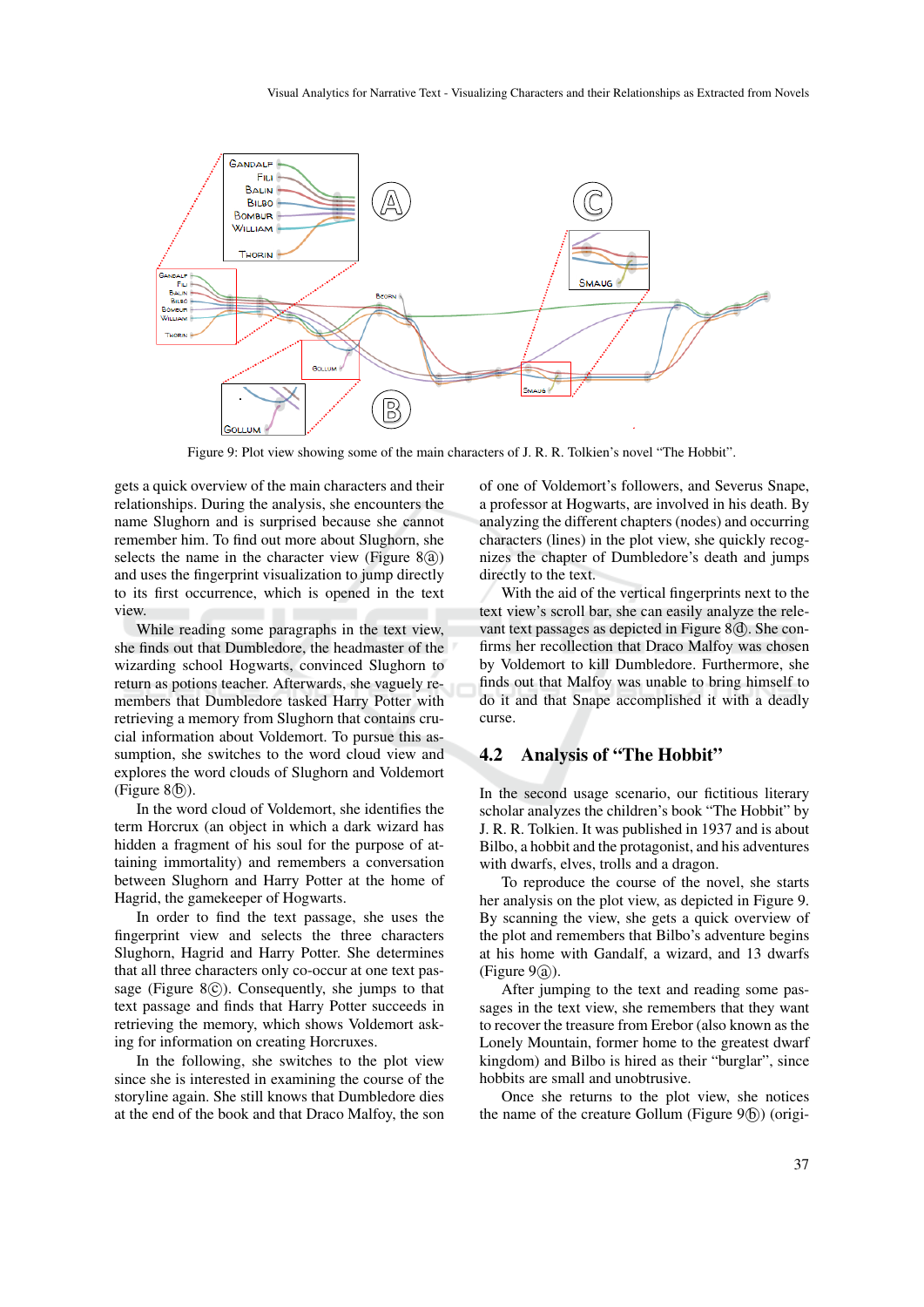nally a hobbit) and recalls that Bilbo wins a magical ring from him in a riddle war. However, she is unsure which further role Gollum plays in the plot and whether he co-occurs with other characters. To gain insights into this question, she switches to the graph view and immediately recognizes that only a relationship between Gollum and Bilbo exist, as depicted in Figure 10(a). Subsequently, she activates the character view of Gollum to examine his fingerprint visualization, and thus confirms that he only appears at this point within the novel.

As the next step, she further analyzes the plot view and discovers that Smaug (Figure  $9(\hat{c})$ ), a great fire dragon, enters the plot at the end of the novel. The literary scholar knows that Smaug invaded the dwarf kingdom of Erebor a long time ago and now guards the treasure. She vaguely remembers that Bilbo and the dwarfs are searching for a specific treasure object. To inspect this assumption, she switches to the text view and jumps to the text passage where Smaug occurs for the first time in the plot. While reading, she finds out that the searched-for object is the Arkenstone, a great jewel.

In order to get more information on the Arkenstone, she uses the keyword search to highlight all occurrences as vertical fingerprints next to the text view's scroll bar. By analyzing the text passages, she determines, for example, that the Arkenstone is a heirloom of the dwarf kings and that, at the end of the novel, it is placed upon Thorin's, the legitimate king of Erebor's, chest within his tomb deep under the Lonely Mountain.

The usage scenarios show that our approach provides literary scholars with visual abstractions that facilitate character analysis in novels. Through the developed set of visual and automatic methods, we support them in confirming and generating hypotheses, confirming recollections and gaining insights.

# 5 DISCUSSION AND FUTURE WORK

Our approach was developed to support intradocument analysis by visualizing the dynamic relation between characters, and not for a comparative text of novels. However, we provide several visual abstractions, which offer different views on the text to support literary scholars in their analysis.

The approach can be flexibly extended by additional visual abstractions. For example, views that support literary scholars with visualizations of geographical information (Jänicke et al., 2012) could be integrated if the novel's setup is based on the real

![](_page_9_Figure_8.jpeg)

Figure 10: Character network view showing some of the main characters of "The Hobbit" and their co-occurrence frequencies.

world or offers own cartographic material.

In addition, the visual abstractions could be improved and extended. One such extension could be different graph layouts for the character network to get a better impression of the constellation of characters or to add more information, such as semantic relations between characters. This would enable literary scholars to recognize relationships between characters even better.

A further possibility might be to expand the plot view with automatically detected specific events (e.g., the "Battle of Helm's Deep" in case of the novel "The Lord of the Rings"). Thereby, literary scholars could better track and identify the course of the story.

Our visual abstractions are based on out-of-thebox natural language processing toolkits and we are interested in examining how far we can get in supporting literary scholars with their analysis. Natural language processing methods have continuously improved and show strong robustness. Typically, they are rule-based, or rely on statistical and machine learning approaches, which have been trained on available modern newspaper or journal article texts, since large trainings sets are most often available for these types of texts. As a consequence, natural language processing techniques could be less effective when applied to a very specific type of text, such as historical or fictional novels.

This can lead to uncertainties and errors in the visual abstractions. As a consequence, uncritical interpretation of such visual representations can cause confusion and misunderstandings. Visualization can play an important role in addressing these problems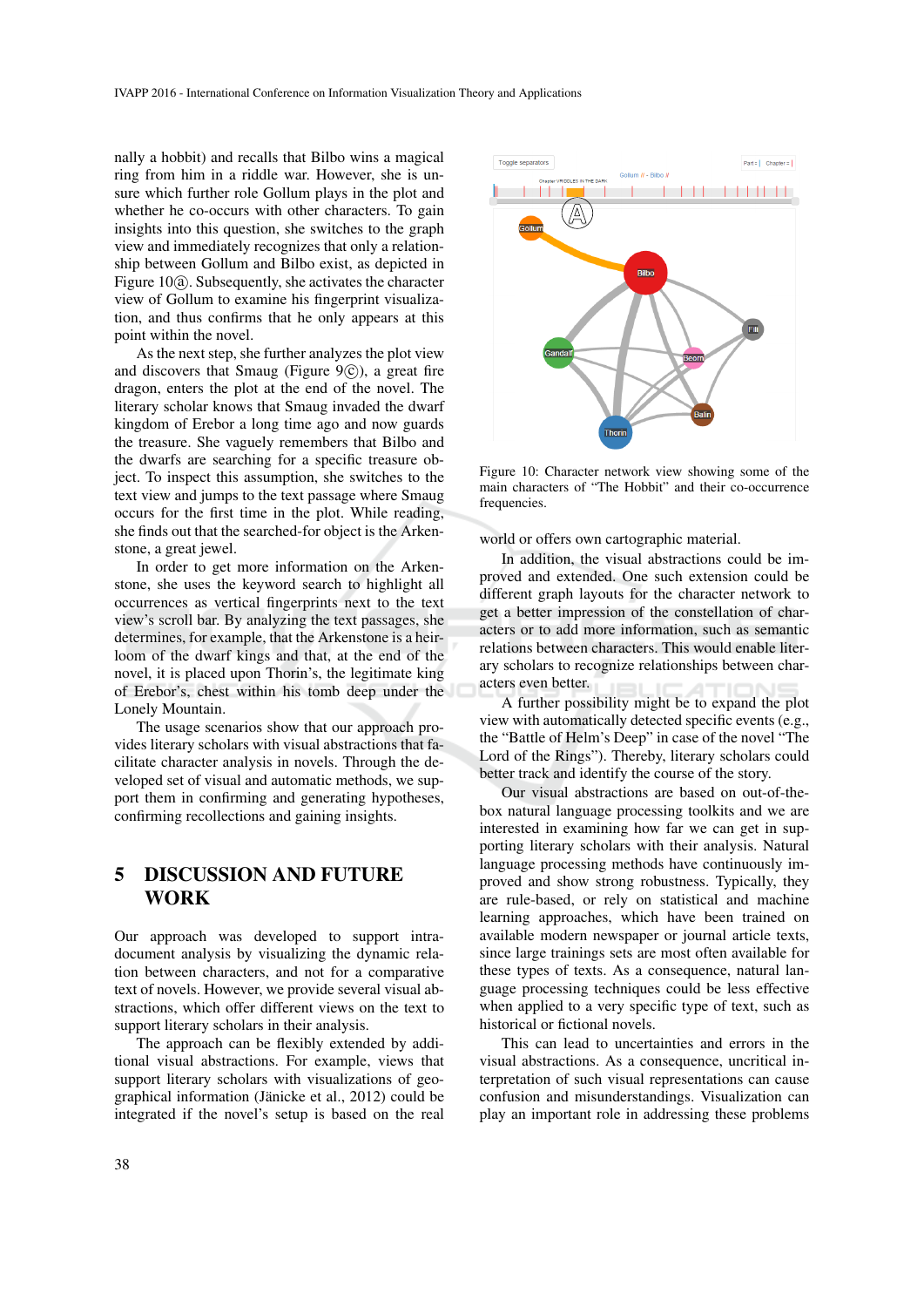in the future. We intend to provide visual clues on the quality of automatic analyses (if available), for example, through color and opacity. This could help literary scholars to interpret automatically generated results. Furthermore, we want to let users steer and adapt techniques interactively according to their needs. As a result, automatic methods can be improved and applied to similar texts.

The current implementation of the detection of cooccurrences between entities is based on named entity recognition. We determine that two entities cooccur if they both appear at least in one sentence. This approach works well in many cases. However, it can be improved in various aspects. One option could be to let the literary scholars set the co-occurrences range variable, for example, several sentences or a whole paragraph. Additionally, methods for coreference resolution might be integrated, to detect more instances and compute more precise frequency values for entities. Coreference resolution is the task of resolving noun phrases to the entities that they refer to and there already exist robust methods (Raghunathan et al., 2010; Stoyanov et al., 2010). Existing approaches are usually trained on non-fictional texts and have to be adapted (where appropriate) to the users' needs.

In the future, we plan to take the semantics of the text into account in order to better investigate the relationships between entities. Again, already existing approaches (Gildea and Jurafsky, 2002; Ruiz-Casado et al., 2007) could be integrated into our approach to provide the literary scholars with more information for their analysis. In general, we aim at supporting a broader spectrum of natural language processing methods in the future.

Another issue is the challenge of scalability when working with arbitrarily long novels. Most of our visual abstractions scale very well. However, the fingerprint visualization and the plot view become less useful with longer text. Since the available screen space remains the same, they are increasingly compressed until they overlap. To address this problem in the future, we could integrate a focus+context technique, such as fisheye distortion (Bederson, 2000), to present detailed information in context, or an overview+detail approach to present multiple views with different levels of abstractions (Cockburn et al., 2009).

## 6 CONCLUSION

In this work, we presented an easily accessible webbased approach for visualizing the relation of characters and places in a novel. Our approach includes dif-

ferent natural language processing toolkits to extract named entities and possibilities to set parameters for variable analyses. Furthermore, we provide several visual abstractions, which support literary scholars with a flexible and comprehensive analysis of the novel characters. In particular, our approach facilitate distant reading and provide a starting point for new ideas, hypotheses and further analyses. All views enable literary scholars to jump to the corresponding text passage and thus allow for working with the text directly. We presented an implementation of the approach and provided two usage scenarios that illustrate its applicability and usefulness.

## ACKNOWLEDGEMENTS

We would like to thank our students Sanjeev Balakrishnan, Felix Do, Sebastian Frank, Paul Kuznecov, Vincent Link, Eduard Marbach, Jan Melcher, Christian Richter, Marc Weise, and Marvin Wyrich who implemented the approach in a student project. This work has partly been funded by the German Federal Ministry of Education and Research (BMBF) as part of the 'ePoetics' project.

### REFERENCES

- Abdul-Rahman, A., Lein, J., Coles, K., Maguire, E., Meyer, M., Wynne, M., Johnson, C. R., Trefethen, A., and Chen, M. (2013). Rule-based visual mappings – with a case study on poetry visualization. *Computer Graphics Forum*, 32(3pt4):381–390.
- Bederson, B. (2000). Fisheye menus. In *Proceedings of the 13th Annual ACM Symposium on User interface Software and Technology*, pages 217–225. ACM.
- Clement, T., Plaisant, C., and Vuillemot, R. (2009). The story of one: Humanity scholarship with visualization and text analysis. In *Proceedings of the Digital Humanities Conference*, DH '09.
- Cockburn, A., Karlson, A., and Bederson, B. (2009). A review of overview+detail, zooming, and focus+context interfaces. *ACM Computing Surveys*, 41(1):1–31.
- Don, A., Zheleva, E., Gregory, M., Tarkan, S., Auvil, L., Clement, T., Shneiderman, B., and Plaisant, C. (2007). Discovering interesting usage patterns in text collections: Integrating text mining with visualization. In *Proceedings of the 16th ACM Conference on Conference on Information and Knowledge Management*, CIKM '07, pages 213–222. ACM.
- Dou, W., Wang, X., Skau, D., Ribarsky, W., and Zhou, M. (2012). Leadline: Interactive visual analysis of text data through event identification and exploration. In *Proceedings of the IEEE Conference on Visual Analytics Science and Technology*, VAST '12, pages 93– 102.